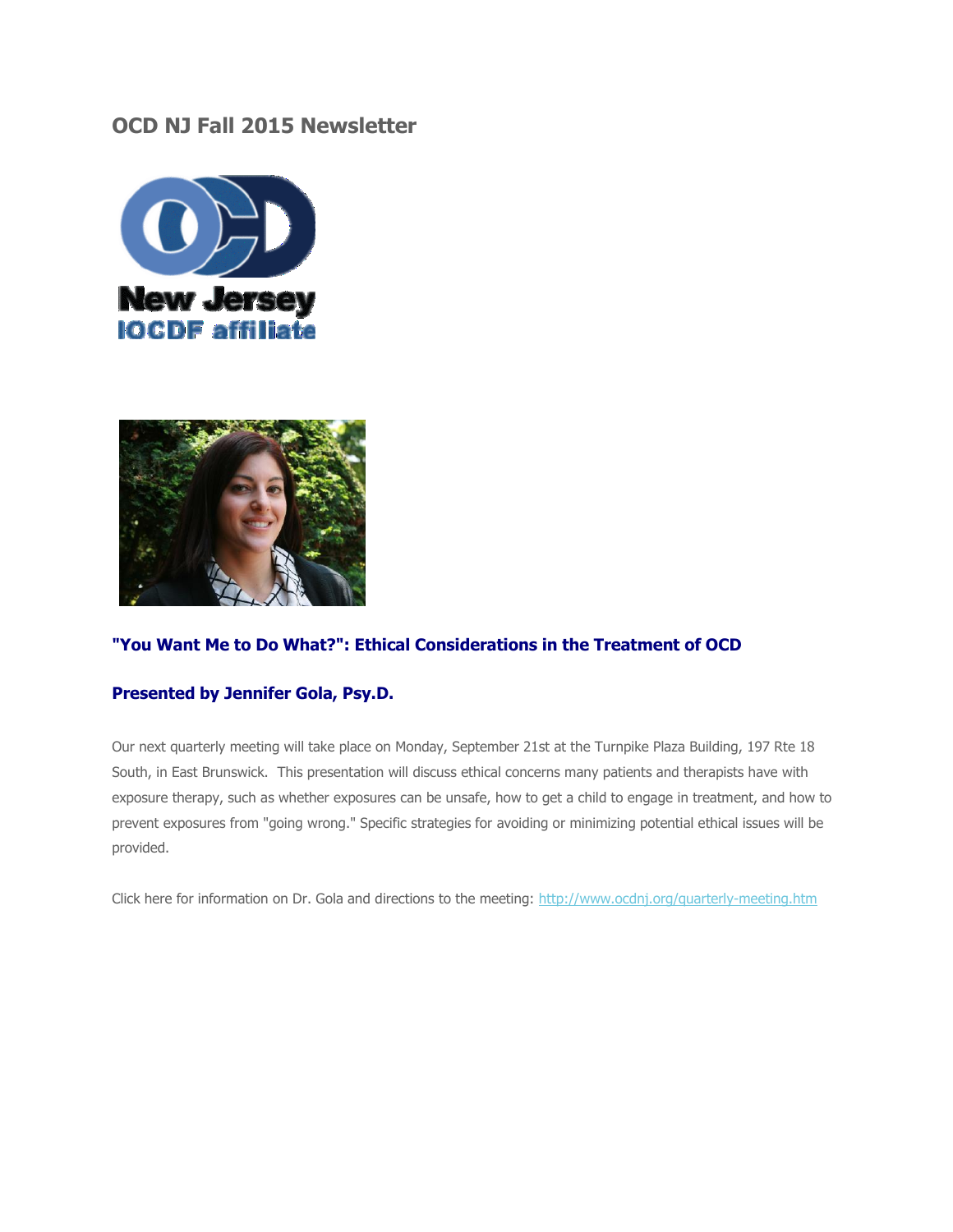

#### **Allen Weg, Ed.D. Presented on "I'm Afraid I'm Really Gonna Do It"**

#### **by Rachel Strohl, Psy.D.**

On Monday September 8, 2015, Allen Weg, Ed.D. presented at the quarterly meeting of OCD New Jersey (OCDNJ). Dr. Weg is a New Jersey Licensed Psychologist. He is Founder and Executive Director of Stress and Anxiety Services of New Jersey, an independent clinic in East Brunswick, specializing in individual as well as group cognitive behavioral treatment of anxiety disorders. Dr. Weg is also Co-Founder and presently President on the Board of Directors of OCDNJ. He has been certified by the Trichotillomania Learning Center Training Institute as well as the Behavior Therapy Training Institute of the International OCD Foundation or BTTI, of which he is now a faculty member. He is also a member of the Scientific Advisory Board of the International OCD Foundation. Dr. Weg has contributed book chapters in various clinical texts, and his own book entitled "OCD Treatment Through Storytelling: A Strategy for Successful Therapy", has been published by Oxford University Press.

Click here for the entire article[: http://ocdnj.org/wegreview.html](http://ocdnj.org/wegreview.html)



# **Save the Date! Annual Conference, March 13, 2016 John Piacentini, Ph.D. ABPP - Presenter**

John Piacentini is Professor of Psychiatry and Biobehavioral Sciences and Director at the UCLA Child OCD, Anxiety and Tic Disorders Program at the UCLA Semel Institute for Neuroscience and Human Behavior. The conference will be held at The Westwood in Garwood, NJ and will run from 10am-3pm. Please set the date aside and plan to join us for this day!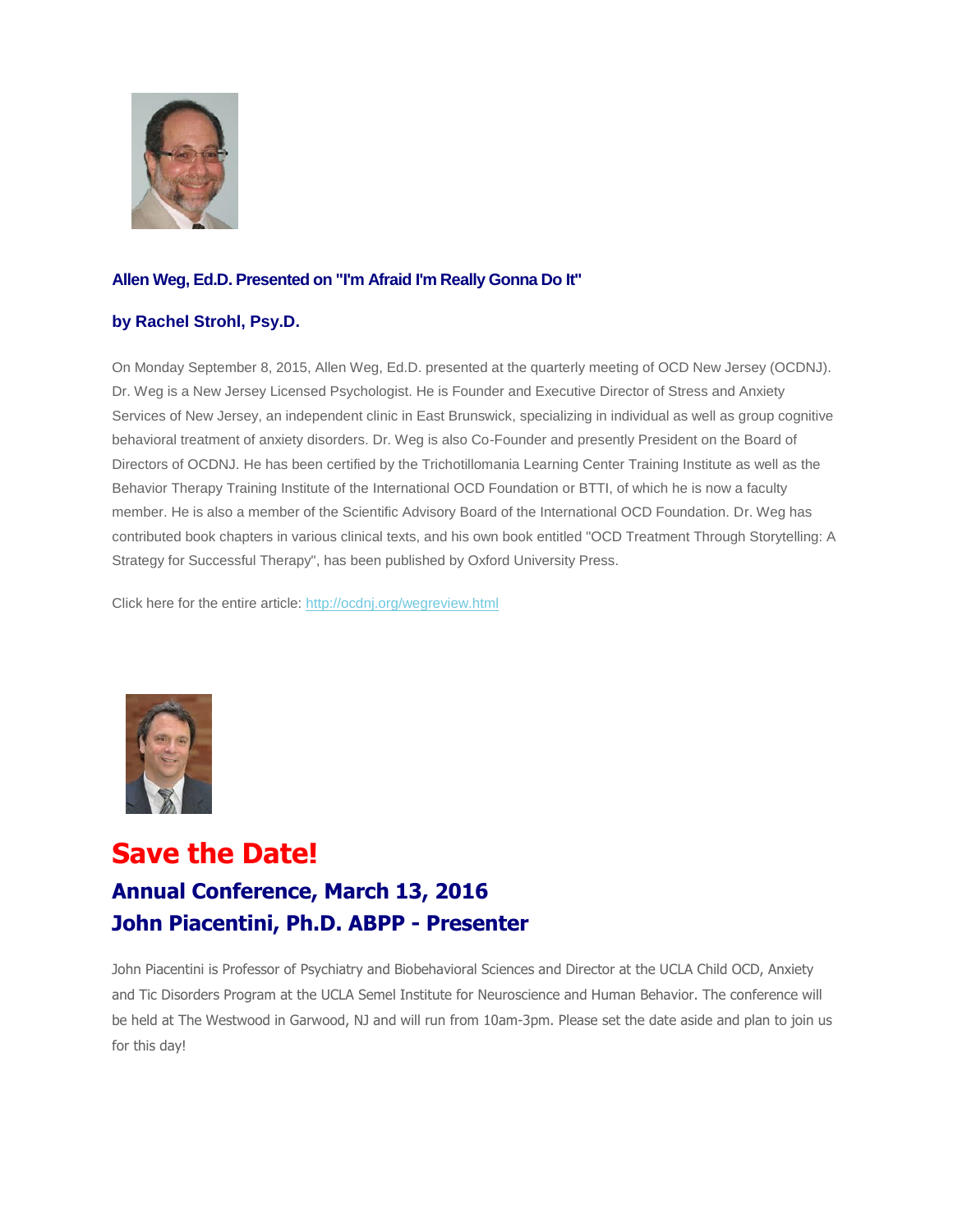## **OCD Support Groups in NJ**

There is information on support groups throughout the state on our website. Click on the following link to find out if there is a support group in your area:<http://ocdnj.org/SupportGroups.htm>

### **Professional Directory**

OCD NJ has a list of professionals who choose to advertise on our website. OCD NJ does not review, does not approve, does not endorse, nor certify the qualifications of any mental health professionals to provide any mental health care services. OCD NJ therefore, in making available, for the interest of the public, a list of professionals and their areas of practice, is not making any representations, warranties, nor any guarantees, regarding the providing of mental health care services by these professionals.

This link leads to the pages of professionals on our website:

<http://ocdnj.org/professional-directory.html>



### **Professional Training Institute (PTI): October 16-18 in Jersey City, NJ**

### **Build your practice--Help a community in need--Earn 19 CEU's**

The PTI is a three-day intensive training program, facilitated by leading experts in the treatment of hair pulling disorder, skin picking disorder, and related body-focused repetitive behaviors (BFRBs). The only BFRB-training of its kind, the PTI provides health care professionals with practical training in current cognitive-behavioral treatment approaches for these behaviors.

### **To learn more and to register, visit www.trich.org**

## **Guest Columnist Dr. Jordan Levy - contributor**